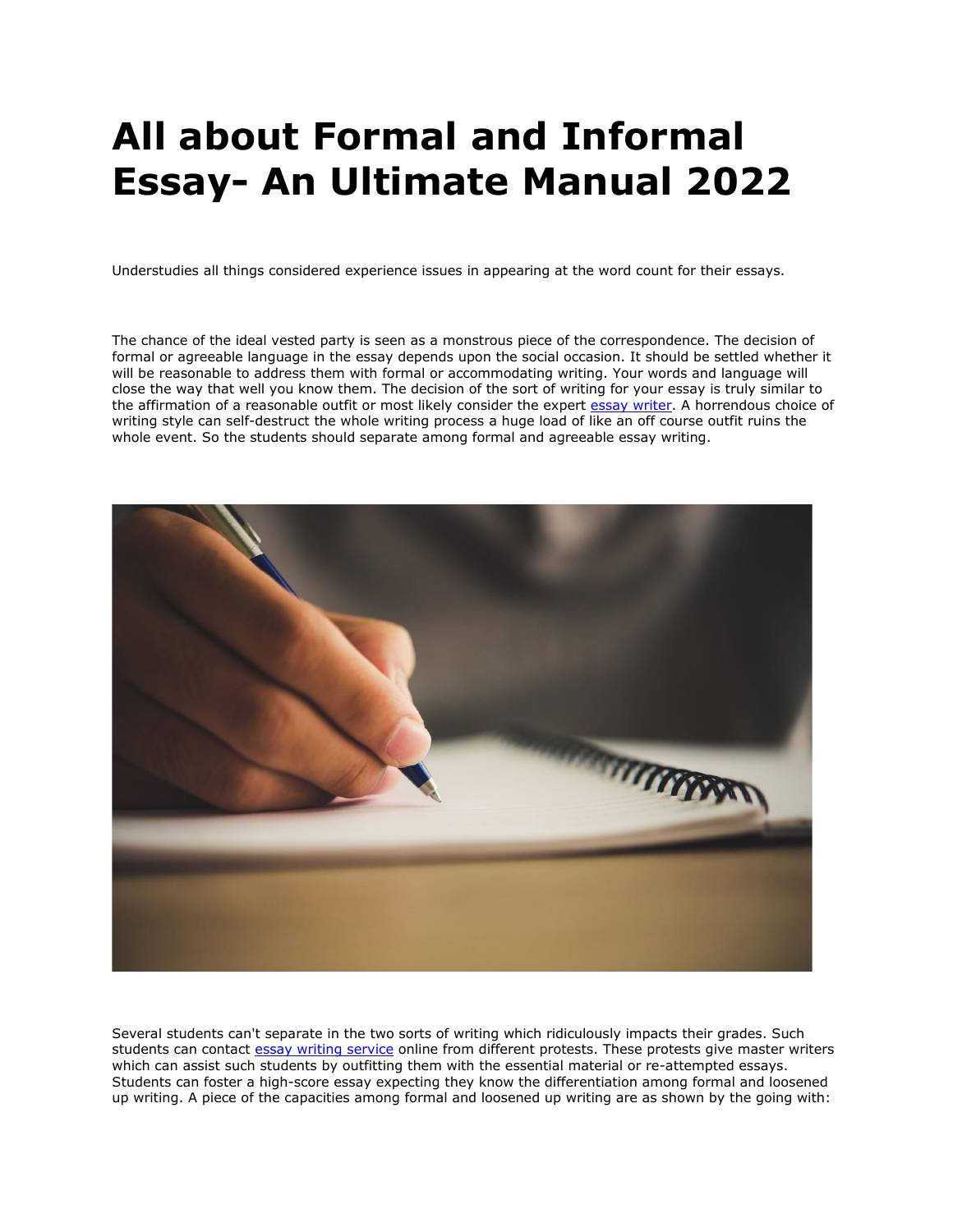# **Formal Essay**

An authentic essay is portrayed as an especially kind of writing wherein the [essay writer](https://www.5staressays.com/) means to illuminate or persuade the alloted pack. When isolated from various types of the essay, for instance, record or individual, formal essays are considered to be more objective. Formal essays depend upon different models and certified components. There are different inspirations driving standard essays and can be used in different fields. Formal essays are usually used in different mentioning for work, writing for a client, or for visiting with a more difficult to miss individual to you.

# **Viewpoint**

The third-individual perspective is used in writing a common essay. If somebody uses the first or second individual, it will separate the whole essay and it will lose its impact on the vested party.

# **Tone**

Loosened up essay invigorated data is prohibited. It is on a very basic level chose the different authentic factors and is seen as totally honest. A standard essay writer makes the fundamental strides not to survey ends or convictions for the essay. it simply wires solid struggles and legit real components which support these debates.

# **Structure**

The new development and graph of the standard essay depend upon one significant clash. Fundamentally a solitary question can be made at a right this minute comparably supporting attestation to the made proposal. An ordinary essay by and large consolidates five areas. The standard section presents the subject, three regions go probably as the body of the essay which incorporates different contentions and certified factors. The last section of the essay incorporates an end that goes over the essential spots of the essay. It limits new centers; you can add those centers which you have discussed in the body of the essay or, in all probability you can consider the writer and deals that they [write my essay](https://www.5staressays.com/) for me.

# **Language**

The common essay joins express words related with its point or subject. You can't use 'I' and 'you' in the standard essay. Occasionally these words can be connected with the show and end yet can't be connected with the body regions. Students ought to get to know a particular words or new vernacular to invigorate a fit standard essay. A person with a respectable language can enable a nice essay since it chips away at the show and verbalization of the essay.

# **Reason**

The inspiration driving the authentic essay is the presentation of different examinations and real factors while keeping the central point of view.

# **Length**

The length of the essay depends upon the writer. All things considered, it contains five districts yet how much entries can be extended pondering the subject or point.

# **Accommodating Essay**

A suitable essay is an especially kind of writing which contains conversational styles. It avoids certified coordinating and writing style. Enlightening and adroit essays are connected with the casual essay considering the way that these breaker free writing styles. There are different purposes related with agreeable essays like explanation of individual viewpoints, relationship of contemplations, and the presentation of political sentiments. Such essays can likewise be outlined for engage.

# **Point of view**

First and second-individual perspective is used in writing loosened up essays,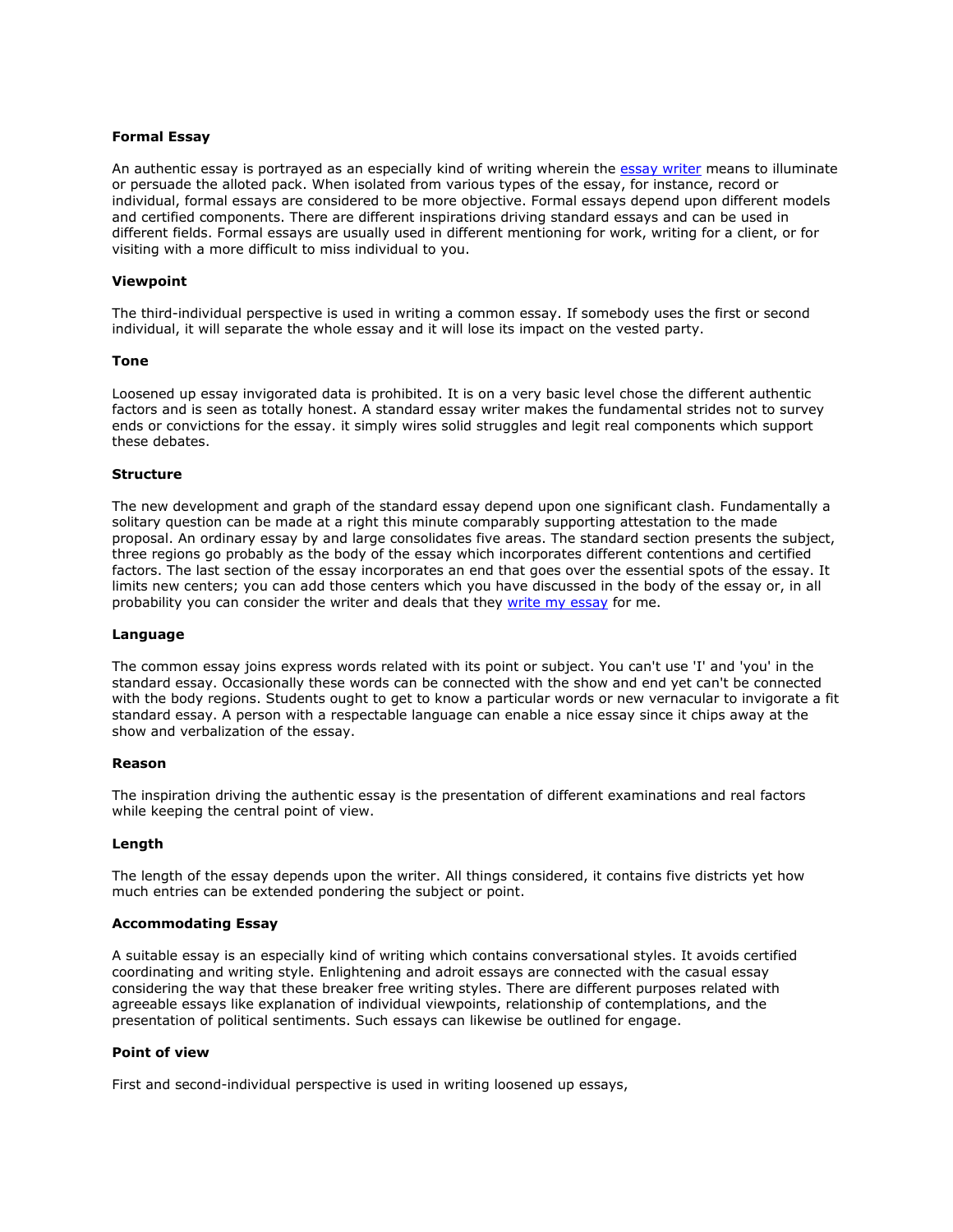# **Tone**

In loosened-up essays, individual language is used which is more organized towards conversational tone. It might be free or legitimate depending with respect to the matter or point.

# **Structure**

There is no such arrangement or plan of the casual essay. It depends upon the writer how he finishes the essay. He could genuinely fuse the headway of the authentic essay as well.

# **Language**

Complex words are excused from loosened up writing; you would truth have the option to be told use withdrawals, business related chatter, and common words. It shouldn't stress over the writer to learn complex language words to chip away at its impression. It should be prompt and brief for a transcendent perception of perusers and in case you can't write your endeavor separated, demand that a specialist write my essay in vain.

# **Reason**

Loosened up essays can be made for reflection or amusement purposes. You could write a casual essay as a result of the unbalanced assessment of any writer. There are no crazy endpoints related with the writing of a nice essay.

# **Length**

A writer can grow or more unassuming the essay as shown by his choice or subject. There is no prevention of length in it.

This monster number of divisions audit while writing a formal or agreeable essay. If you genuinely don't see the worth in the capacities while writing you can interest to write my essay online to different service providers in the world. These service providers can assist the students with getting good grades in their endeavors. You can perceive help from your buddies too.

**Useful Resources :**

[Why Order Papers from a Paper Writing Service?](https://writemyessayfast.net/paper-writing-service/why-order-papers-from-a-paper-writing-service)

[Why Work With an Online Essay Writing Service?](https://essaywriternow.com/essay-writing-service/why-work-with-an-online-essay-writing-service)

[Will You Write My Essay for Me Cheap?](https://theessaywritingservice.com/write-my-essay/will-you-write-my-essay-for-me-cheap)

[Will You Write My Essay Without Flaws?](https://essaywriternow.com/write-my-essay/will-you-write-my-essay-without-flaws)

[Will You Write My Essay Without Plagiarism?](https://writemyessayfast.net/write-my-essay/will-you-write-my-essay-without-plagiarism)

[Writing a 500 Word Essay in Simple Steps for Every Student](https://theessaywritingservice.com/blog/500-word-essay)